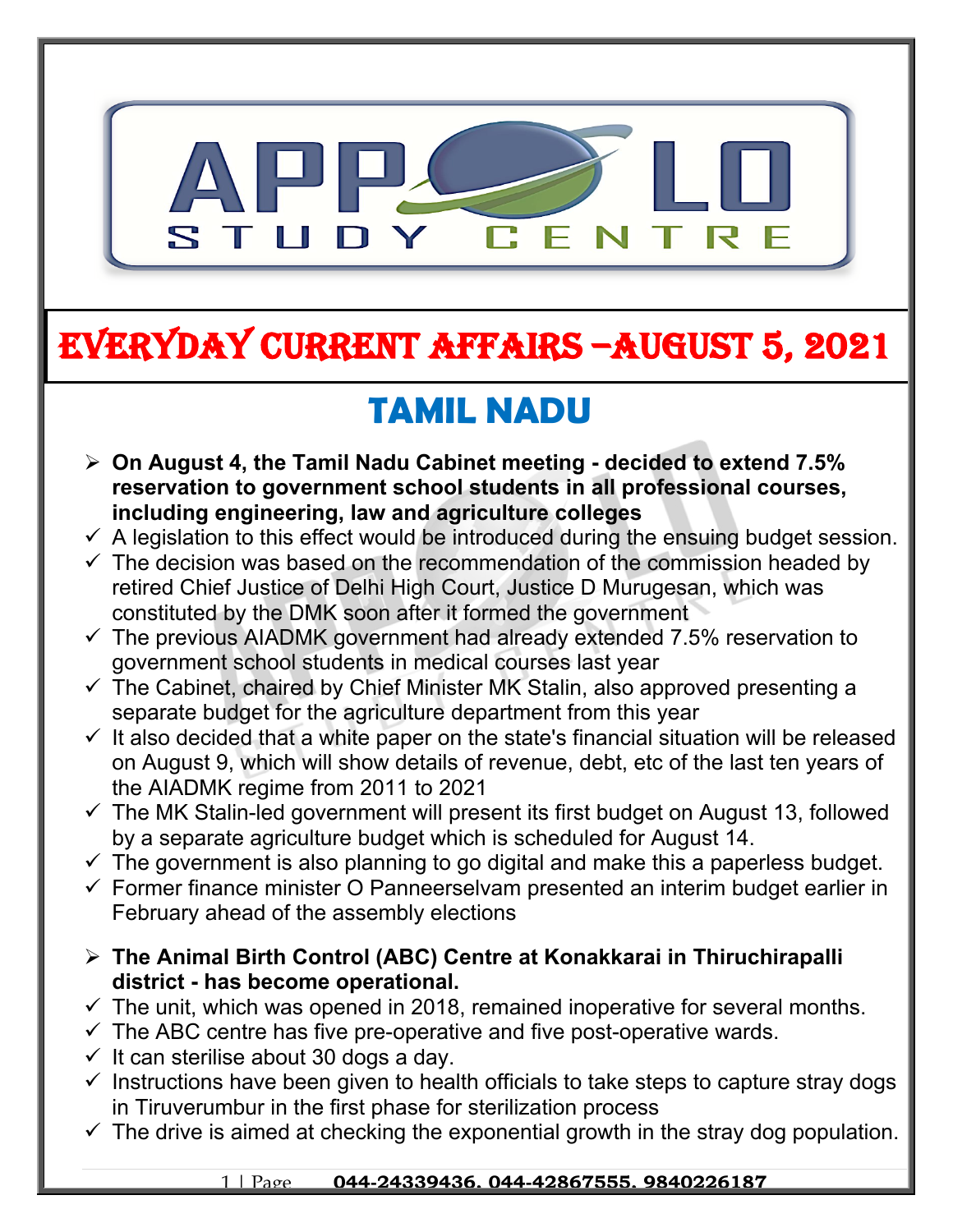- $\checkmark$  All areas where dog menace is reported in the city will be covered in the drive
- $\checkmark$  Animal Birth Control (Dogs) Rules, 2001 seeks to regulate stray dog population by sterilization
- $\checkmark$  These rules were enacted under Section 38 of the Prevention of Cruelty to Animals Act, 1960

## **NATIONAL**

- **On August 4, the Rajya Sabha passed the Airports Economic Regulatory Authority of India (Amendment) Bill, 2021 with a voice vote**
- $\checkmark$  The bill seeks to encourage smaller airports to expand air connectivity to relatively remote and far-flung areas
- $\checkmark$  The bill will amend the definition of 'major airport' under the Airports Economic Regulatory Authority of India Act, 2008
- $\checkmark$  It was moved on the floor of the house for passage and consideration by Civil Aviation Minister Jyotiraditya Scindia
- $\checkmark$  First introduced in March 2021, the Bill was subsequently referred to a parliamentary standing committee on transport, tourism and culture, which had approved it without any changes.
- $\checkmark$  The Lok Sabha had passed the Airports Economic Regulatory Authority of India (Amendment) Bill, 2021 on July 29.
- $\checkmark$  It will now be sent to the President Ram Nath Kovind for his assent.
- $\checkmark$  Under the Act, "major airport" has been defined to mean any airport which has, or is designated to have, annual passenger throughput in excess of three-and-a-half million.
- $\checkmark$  Earlier, the House passed two other bills the Limited Liability Partnership (Amendment) Bill, 2021 and the Deposit Insurance and Credit Guarantee Corporation (Amendment) Bill, 2021 — after short debates
- **The Rajya Sabha passed Insolvency and Bankruptcy Code (Amendment) Bill, 2021, on August 3, 2021 after a brief discussion during the ongoing monsoon session**
- $\checkmark$  Finance Minister Nirmala Sitharaman moved the Bill which is targeted towards simplification of insolvency procedure for micro, small and medium enterprises (MSMEs).
- $\checkmark$  This follows the repeal of the same ordinance which was promulgated on April 4, 2021.
- $\checkmark$  The bill seeks to replace the IBC Amendment Ordinance, 2021, which introduced pre-packs as an insolvency resolution mechanism for micro, small and medium enterprises (MSMEs) with defaults up to Rs 1 crore.
- $\checkmark$  The Lok Sabha had earlier passed the bill on July 28.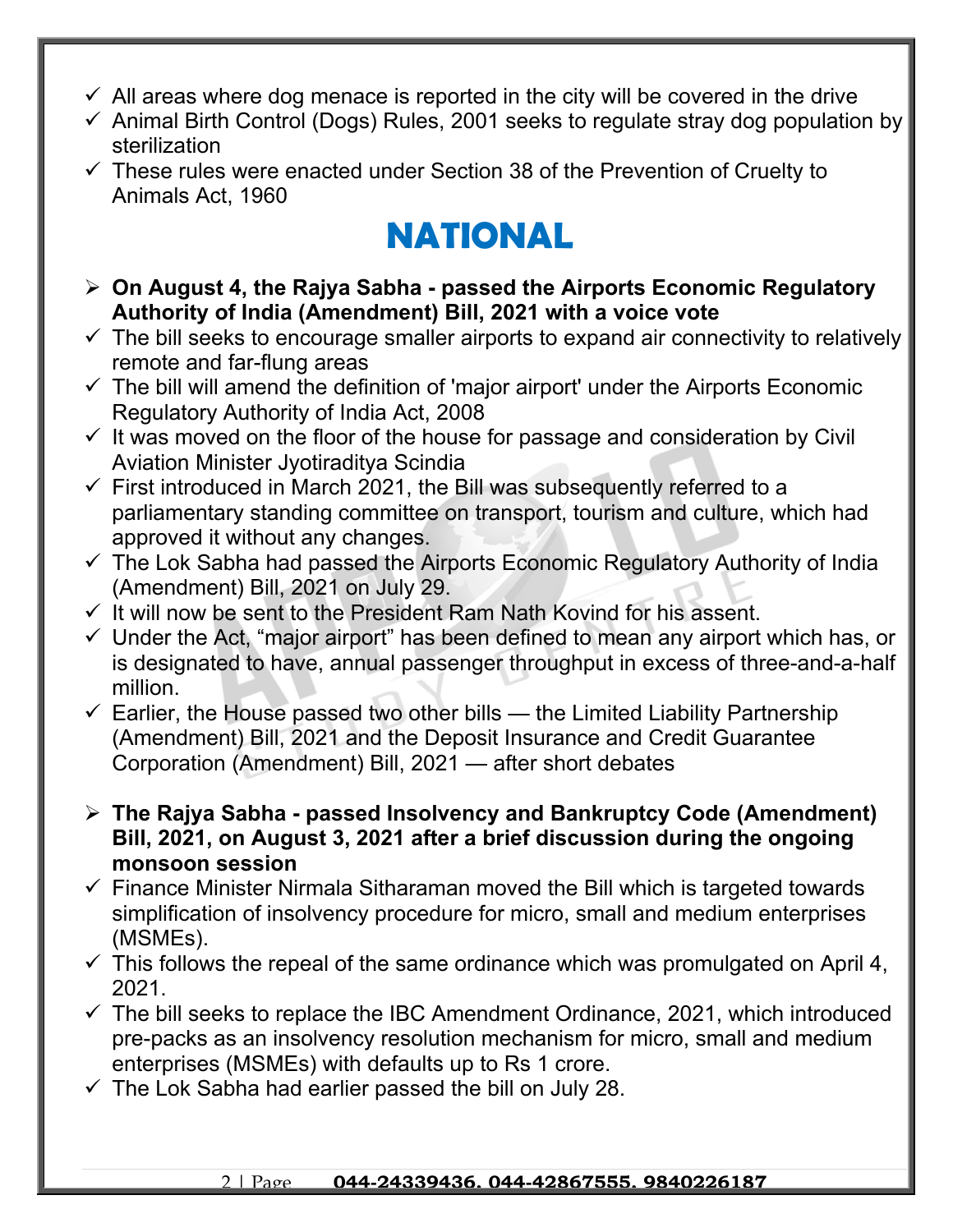- $\checkmark$  The proposed amendments will enable the government to notify the threshold of a default not exceeding Rs 1 crore for initiation of the pre-packaged resolution process.
- $\checkmark$  The government has already prescribed the threshold of Rs 10 lakh for this purpose.
- $\checkmark$  The bill also fixes 120 days for the completion of the entire process
- $\checkmark$  Insolvency is a situation where individuals or companies are unable to repay their outstanding debt
- **The Border Roads Organisation has constructed the world's highest road in eastern Ladakh at an altitude of 19,300 feet**



- $\checkmark$  The road has been constructed at an altitude higher than the Mount Everest base camps
- $\checkmark$  The world's highest motorable road at Umlingla Pass is constructed at an altitude of 19,300 ft, bettering previous record of a road near volcano Uturuncu in Bolivia at 18,953 ft
- $\checkmark$  The 52-km long tarmac road through Umlingla Pass connects the important towns in Chumar sector of Eastern Ladakh
- $\checkmark$  The road has been constructed much above the altitude of Siachen Glacier which is at 17,700 ft.
- $\checkmark$  Khardung La Pass in Ladakh is also one of the world's highest roads at nearly 17,600 feet.

## **COMMITTES**

 **Lok Sabha MP from Tamil Nadu Dayanidhi Maran - has been appointed as a member to the joint committee for data protection bill.**



3 | Page **044-24339436, 044-42867555, 9840226187**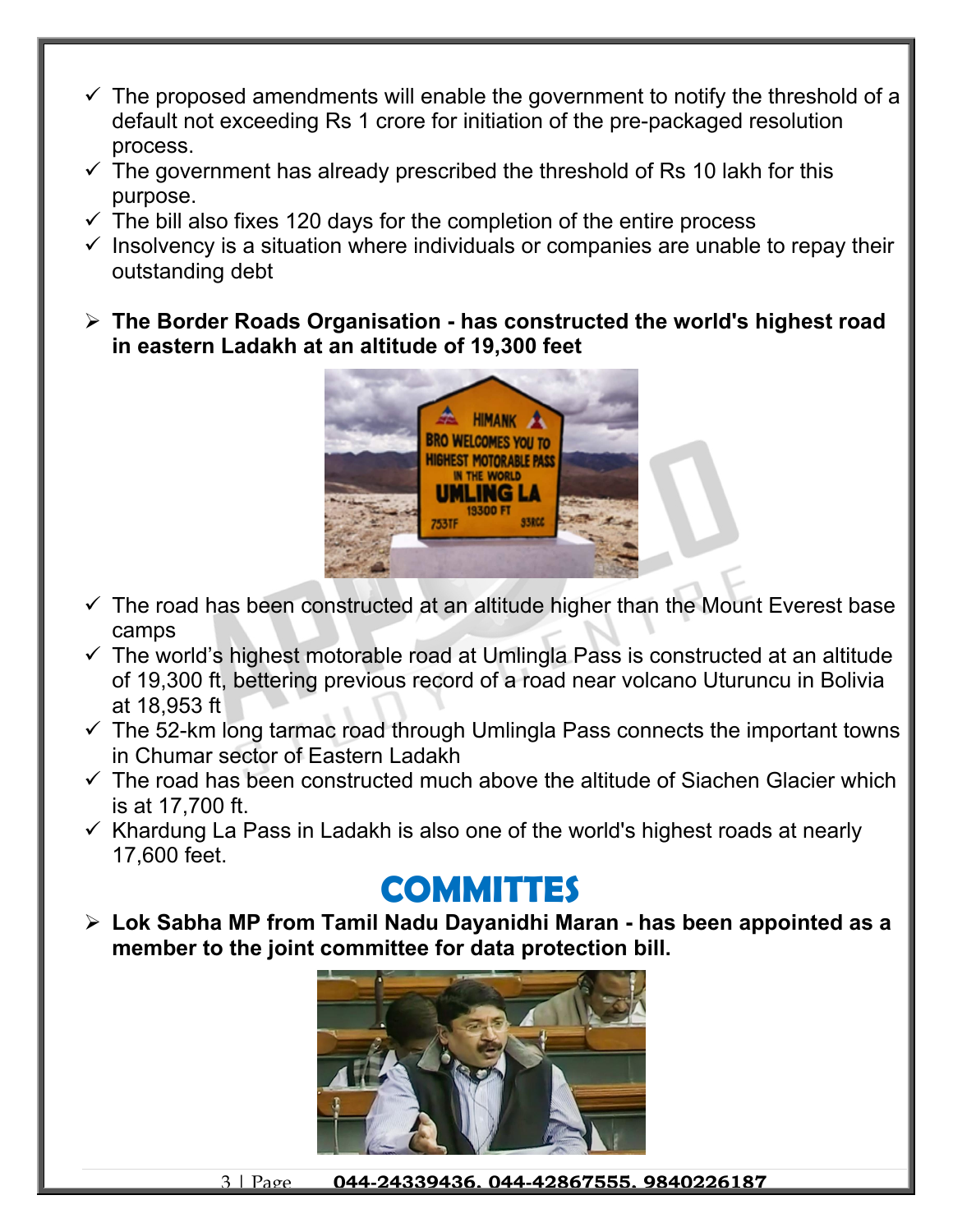- $\checkmark$  Earlier, DMK leader Kanimozhi had resigned from the committee
- $\checkmark$  Replacements for vacant positions in the joint committee for data protection were announced in the Lok Sabha by newly-appointed chairperson of the committee, PP Chaudhary.
- $\checkmark$  Five Bharatiya Janata Party MPs and one each from the Samajwadi Party and DMK have occupied seven vacant positions in the Joint Committee on the Personal Data Protection Bill, 2019
- $\checkmark$  BJP MPs Satyapal Singh, Rakesh Sinha, Vinay Sahastrabuddhe, Sudhanshu Trivedi and Aparajita Sarangi have been appointed to the committee, along with Samajwadi Party's Ram Gopal Yadav
- $\checkmark$  The draft data protection bill proposes to put restrictions on the use of personal information of people without their explicit consent.
- $\checkmark$  The items covered by the draft bill include consent, personal data, exemptions that can be granted, storage restrictions for personal data and individual rights.
- $\checkmark$  The bill was introduced in the Lok Sabha by then Electronics and Information Technology Minister, Ravi Shankar Prasad in December 2019
- $\checkmark$  This committee under the chairmanship of Meenakshi Lekhi, has held a mammoth 66 meetings since its appointment in December 2019
- $\checkmark$  BJP MP Meenakshi Lekhi, who was the former chairperson of the committee, became the Minister of State for External Affairs and Culture.
- $\checkmark$  The Joint Committee on the Personal Data Protection Bill comprises 20 members from the Lok Sabha and 10 from the Rajya Sabha.
- $\checkmark$  The report is now likely to be submitted in the Monsoon Session.

## **DEFENCE**

 **The Indian Navy - has announced that India's first indigenously aircraft carrier, INS Vikrant – India's largest warship – is set to begin sea trials on August 4 off the coast of Kochi**



 $\checkmark$  India currently operates a solitary aircraft carrier, INS Vikramaditya, bought second-hand from Russia for \$2.33 billion and entered service in 2013

4 | Page **044-24339436, 044-42867555, 9840226187**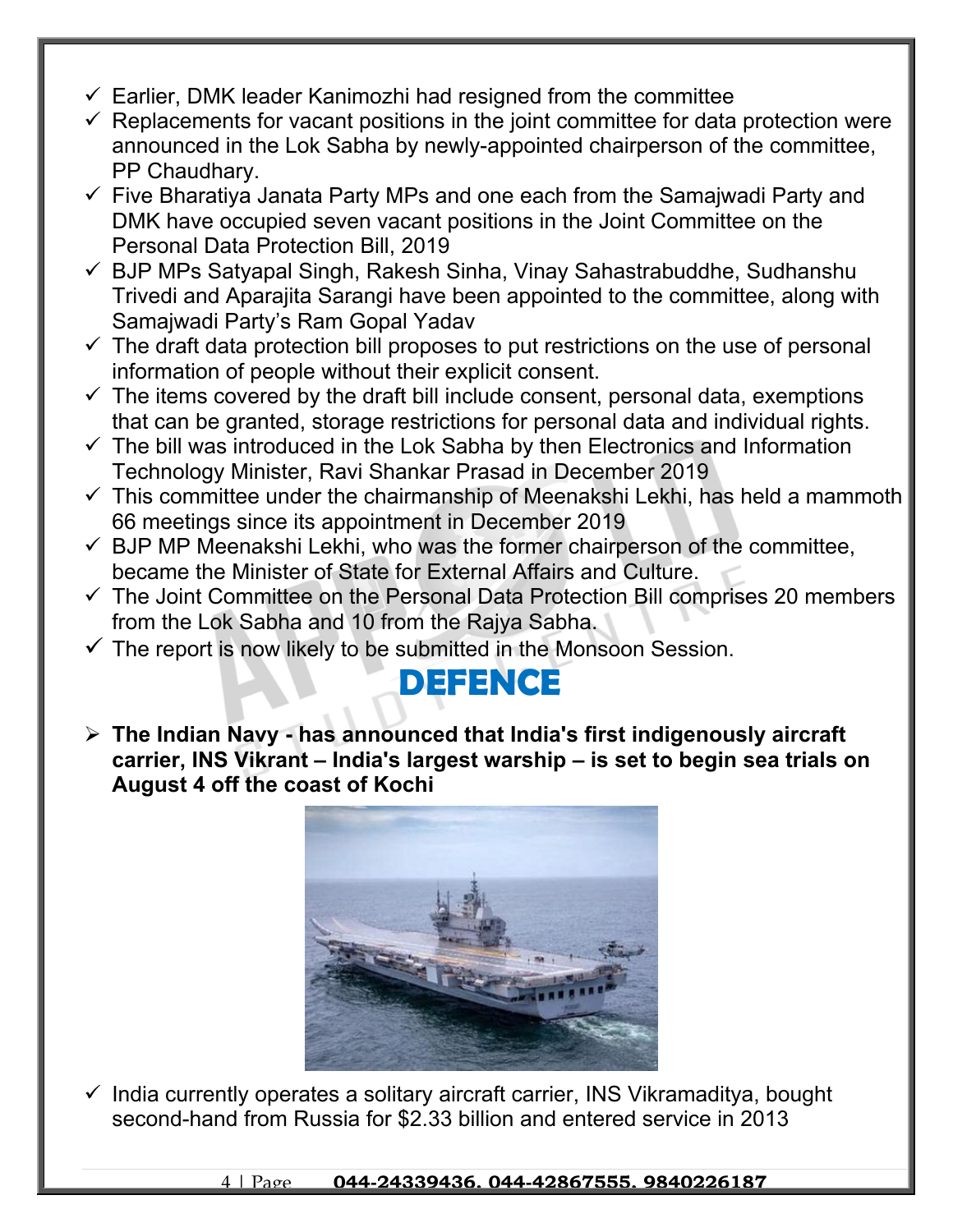- $\checkmark$  INS Vikrant is 262 metres long, 62 metres width and 59 metres high, including the superstructure.
- $\checkmark$  The ship has over 2,300 compartments, designed for a crew of around 1,700 people, including specialised cabins to accommodate women officers.
- $\checkmark$  INS Vikrant has a top speed of around 28 knots and cruising speed of 18 knots with an endurance of about 7,500 nautical miles
- $\checkmark$  The warship, with a displacement of 37,500 tonnes, will operate Russian-built MiG-29K fighter jets, Kamov-31 air early-warning helicopters, Lockheed Martin's MH-60R multi-role helicopters and the indigenous advanced light helicopters.
- $\checkmark$  It has been named after aircraft carrier INS Vikrant operated by the Indian Navy from 1961 to 1997.
- $\checkmark$  Designed by the Indian Navy's Directorate of Naval Design (DND), the Rs-23,000crore carrier has been built at the state-owned Cochin Shipyard Limited, a public sector shipyard under the Ministry of Shipping.
- $\checkmark$  The construction of the aircraft carrier began in 2009 and is called IAC-1 until its commissioning
- $\checkmark$  Containing more than 76% indigenous content, the ship has been designed with a high degree of automation for machinery operation, ship navigation and survivability
- $\checkmark$  After Vikrant is commissioned into the navy, India will have two aircraft carriers --one each for the western and eastern seaboards
- $\checkmark$  Vikrant will be the fourth aircraft carrier to be operated by the Indian Navy.
- $\checkmark$  The first was Vikrant (British origin) from 1961 to 1997, INS Viraat (British origin) from 1987 to 2016 and INS Vikramaditya (Russian origin) 2013 onwards.
- $\checkmark$  Apart from India, the US, the UK, Russia, France and China are the other countries having the capability to build aircraft carriers.

### **APPOINTMENTS**

 **Dhriti Banerjee - has become the first woman to be appointed as director of the 105-year-old Zoological Survey of India (ZSI).**



 $\checkmark$  The 51-year-old scientist has conducted extensive research in taxonomy, zoology, morphology and molecular methods.

5 | Page **044-24339436, 044-42867555, 9840226187**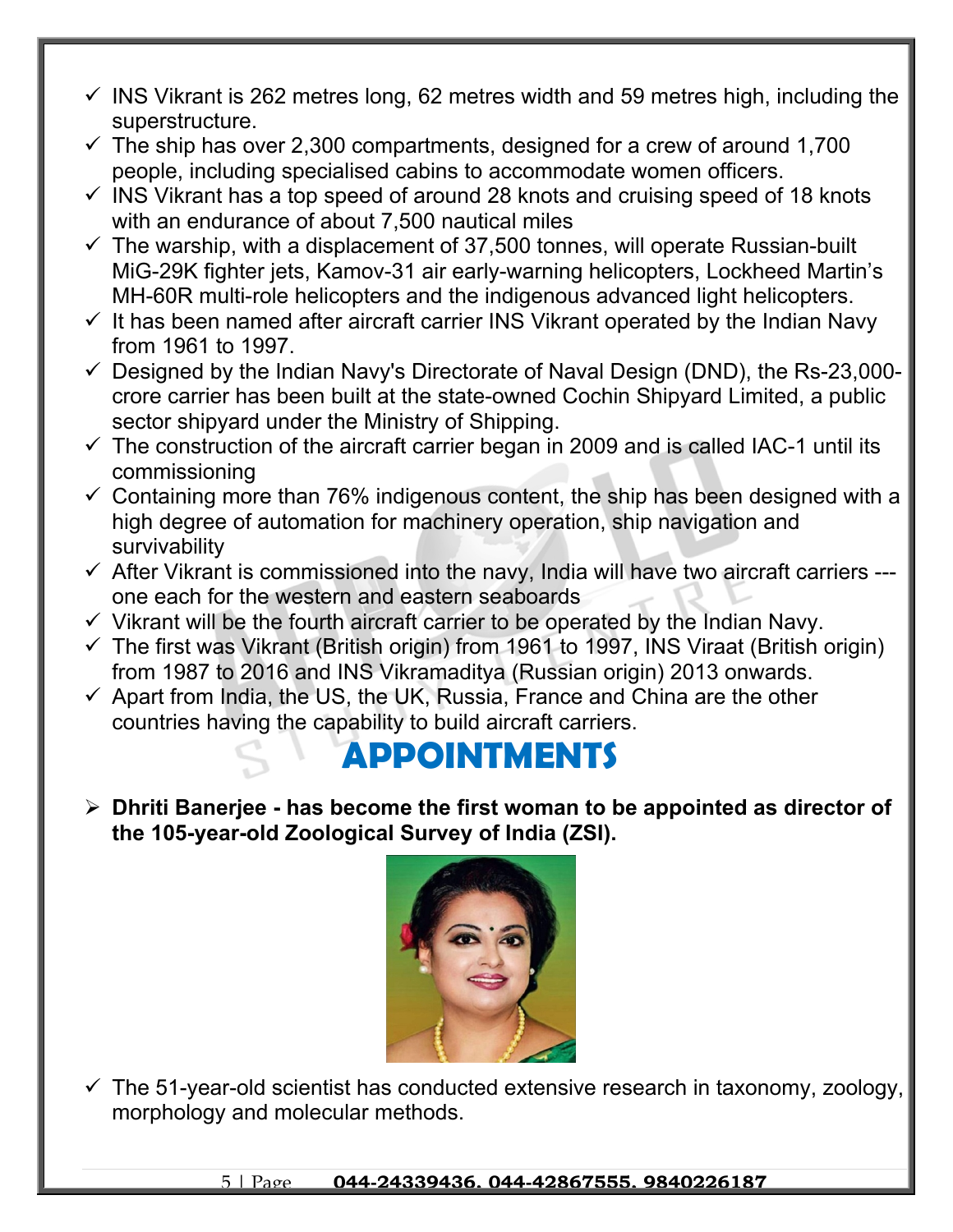- $\checkmark$  She has been the co-ordinator of ZSI's Digital Sequence Information Project since 2012.
- $\checkmark$  Banerjee was the co-author of a document entitled "The Glorious 100 Women's Scientific Contribution in ZSI" on the contribution of women scientists in research on various animal groups.
- $\checkmark$  Banerjee was also part of a team in June 2015 that found the grave of Thomas Nelson Anandale, the first director general of ZSI, who was buried in April, 1924 in a Scottish cemetery.
- $\checkmark$  ZSI 1 is headquartered in Calcutta with a regional hub under the Ministry of Environment, Forests and Climate Change

### **AWARDS**

 **The Allahabad Central University - has announced its decision to give an honorary degree of D.Litt to eminent Bollywood lyricist, Gulzar** 



- $\checkmark$  Gulzar will be conferred with the degree for his contribution to poetry, film and culture.
- $\checkmark$  This degree will be awarded to the eminent poet at the convocation of AU on September 23 this year.
- $\checkmark$  Famous lyricist, poet, writer, screenwriter and film director Gulzar has been conferred with the Padma Bhushan (2004) and Dadasaheb Phalke Awards (2013).
- $\checkmark$  He also received five national film awards, 22 filmfare awards, one Academy Award for Best Original Song (2008), one Grammy Award (2010), Sahitya Akademi Award for Urdu (2002) among many others.

### **SPORTS**

- **India's Lovlina Borgohain won bronze in the women's welterweight after losing to reigning World Champion Turkey's Busenaz Surmeneli 0-5 in the semifinal at the Tokyo Olympics**
- $\checkmark$  Lovlina becomes the third Indian boxer to win an Olympic medal, after Vijender Singh (men's middleweight bronze, Beijing 2008) and MC Mary Kom (women's flyweight bronze, London 2012)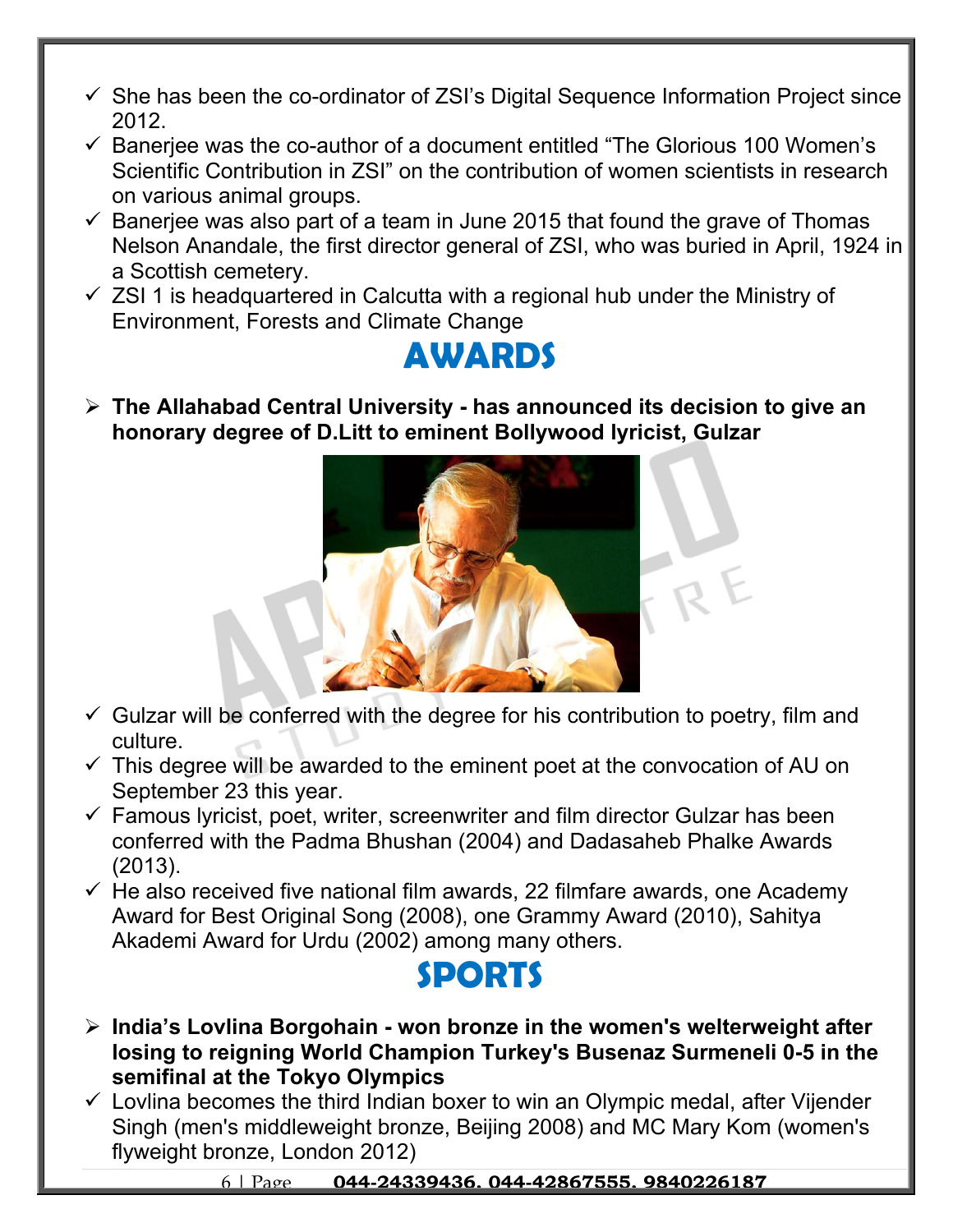

- $\checkmark$  This is India's second bronze at this Olympics after PV Sindhu also won a bronze in badminton.
- $\checkmark$  India's only other medal at this Olympics came in the form of weightlifter Mirabai Chanu's silver in the 49kg division
- $\checkmark$  Lovlina, currently the World No. 3, had earlier beaten World No. 2 Chen Nien-Chin of Chinese Taipei 4-1 in the quarterfinals to ensure herself of a medal.
- $\checkmark$  Hailing from the Golaghat district of Assam, Lovlina switched from kickboxing to boxing in 2012.
- $\checkmark$  She burst into the spotlight after winning bronze at the 2017 Asian Championships and gold at the 2018 India Open.
- $\checkmark$  Lovlina backed up her bronze at the 2018 World Championships with another bronze at the 2019 edition of the World Championships.
- $\checkmark$  Lovlina secured her Olympic quota, becoming the first woman from Assam to qualify for the Olympics, by entering the semifinals of the Asia & Oceania Boxing Olympic Qualification Tournament in March 2020.
- $\checkmark$  She won bronze after losing in the semifinals to 2018 World silver medallist Gu Hong of China
- $\checkmark$  At this year's Asian Boxing Championships, shifted from New Delhi to Dubai due to the pandemic, from May 24-31, Lovlina won bronze.
- $\checkmark$  Borgohain tested positive for Covid-19 in October 2020, and missed the Indian contingent's boxing trip to Italy in November.
- **Harshit Raja became India's 69th Grandmaster after securing his third and final norm at the Biel Masters Open 2021**



 $\checkmark$  Harshit crossed the 2500 ELO rating during the Masters event with one round to spare.